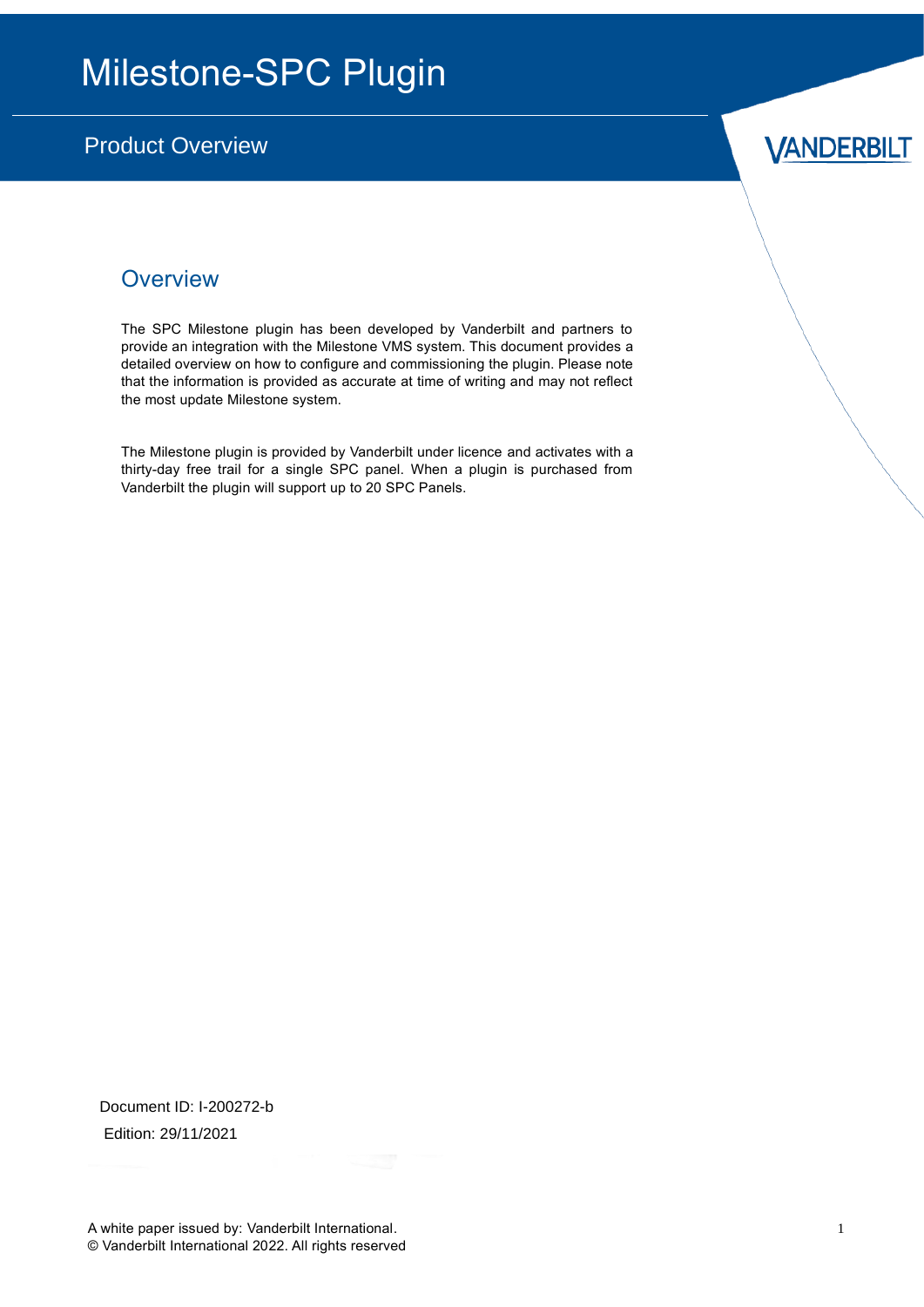

#### **Contents**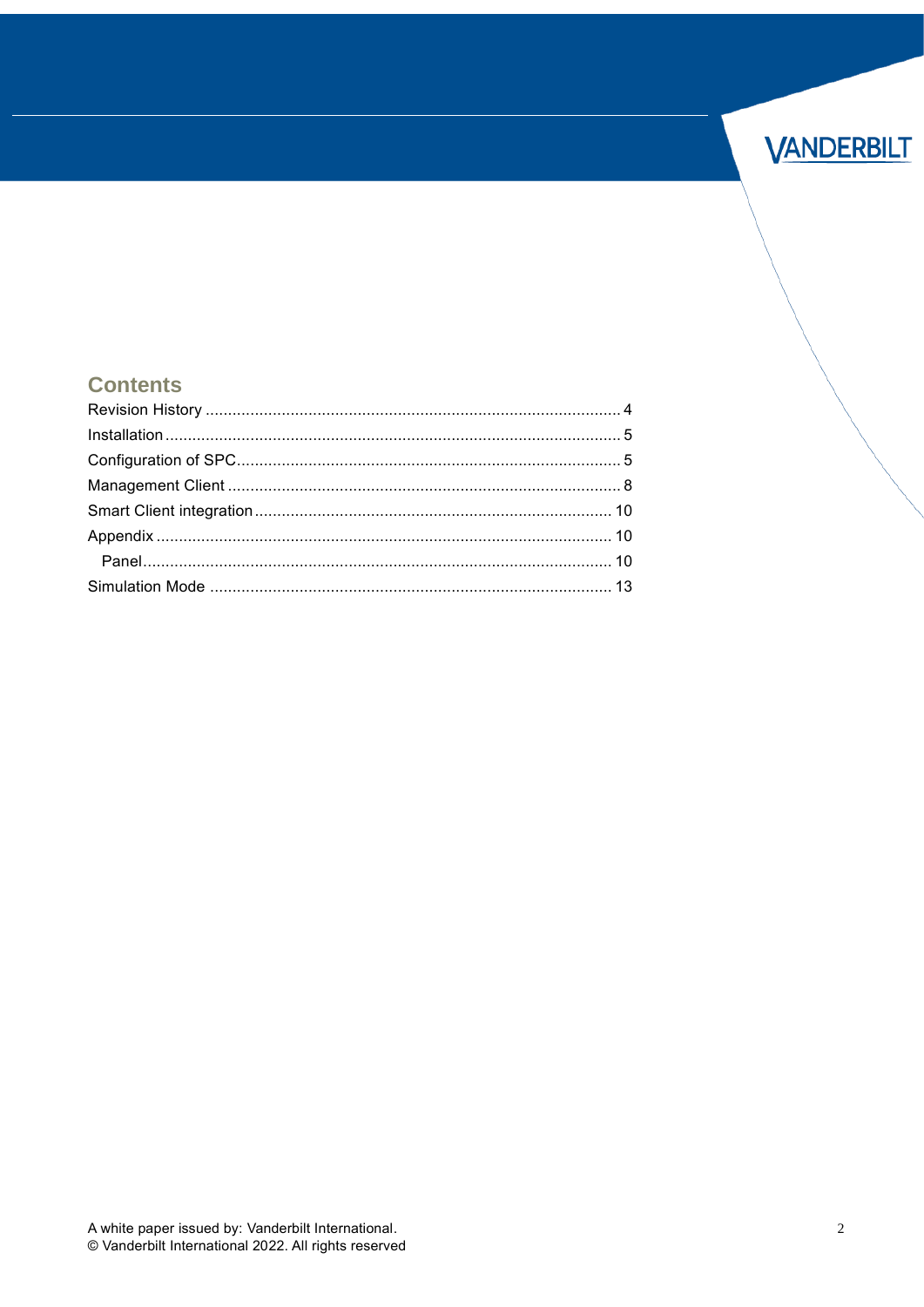## **Contents**

The information contained in this document is to the best of knowledge, true and accurate. Whilst every effort has been made to ensure the accuracy, the document may be subject to errors or omissions.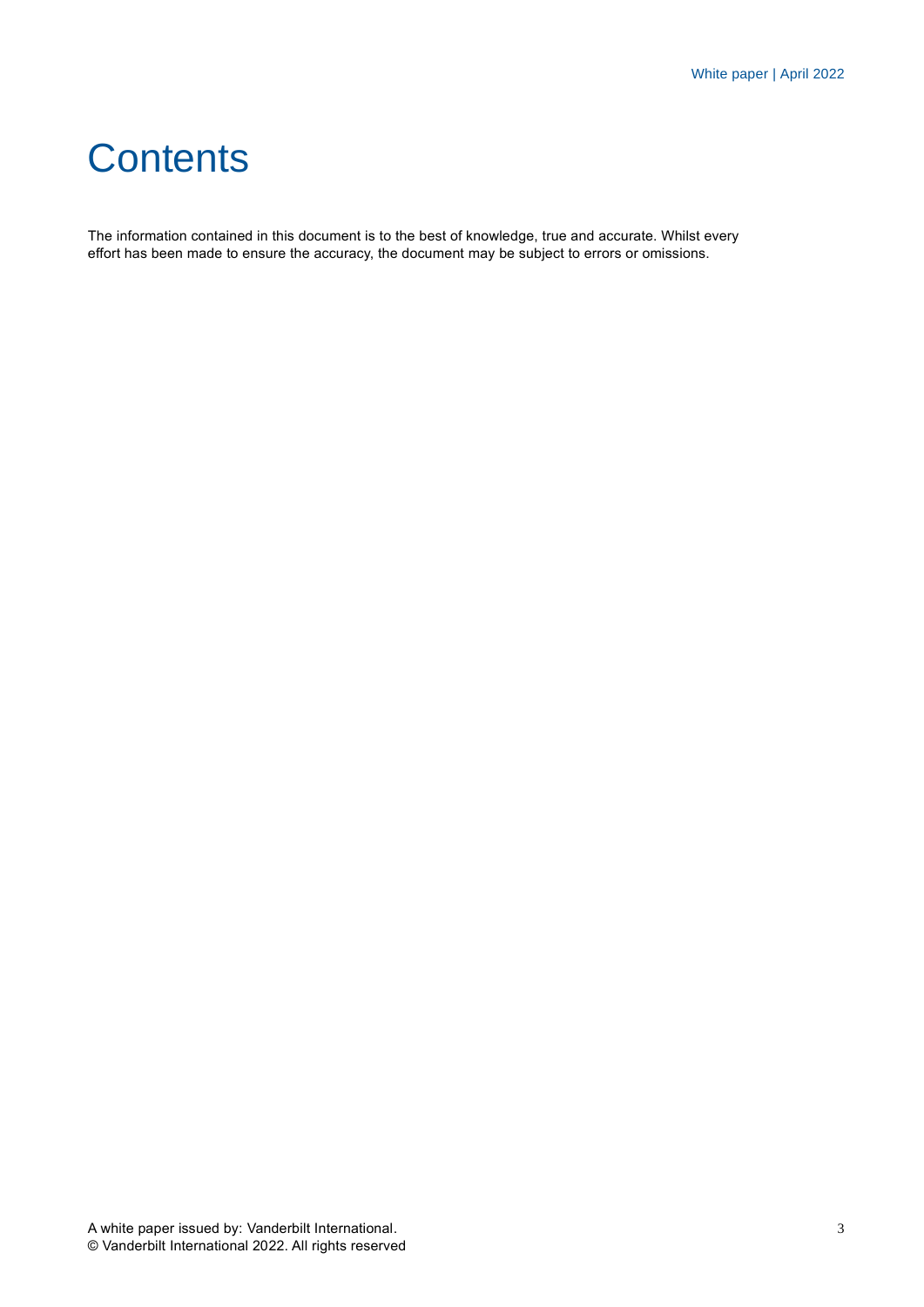## <span id="page-3-0"></span>Revision History

|     | Rev Date          | <b>Remarks</b>                                       |
|-----|-------------------|------------------------------------------------------|
| 0.1 | 2017-06-16        | Initial draft                                        |
| 1.0 | 2020-05-20        | Revised                                              |
|     | $1.1a$ 2021-10-27 | Release w/h approval                                 |
|     | 1.1b 2021-11-19   | Release w/h approval (troubleshooting section added) |
|     | 1.1d 2022-04-21   | Release w/h approval (copyrights updated)            |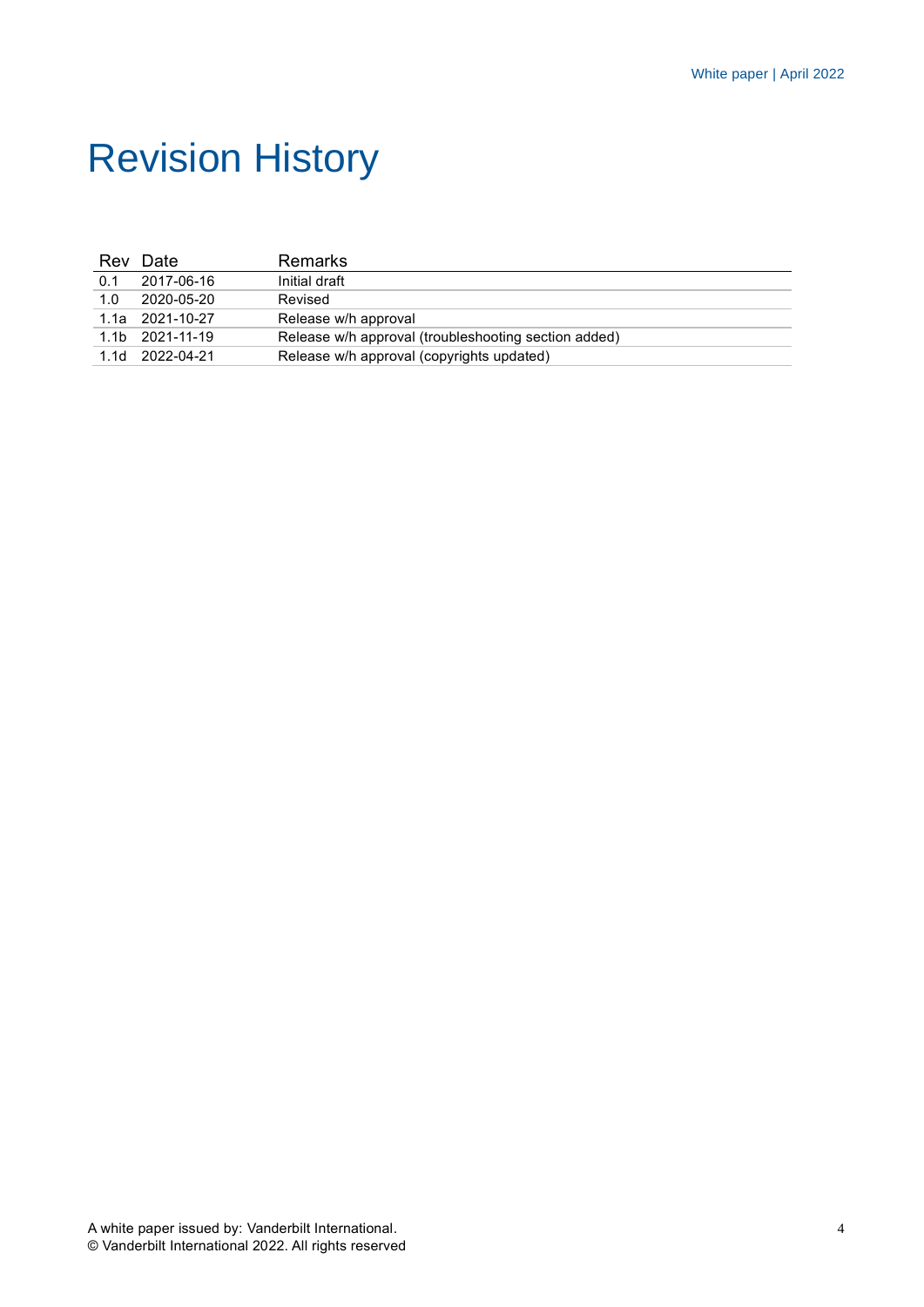

## <span id="page-4-0"></span>Installation

- 1. Download the Milestone plugin from Vanderbilt server.
- 2. Extract the installation package to the following folder (\*): C:\Program Files\Milestone\MIPPlugins

This is needed on the server running the Milestone Event Server and all machines running the management client. (\*) this is the default folder and can be different based on your Milestone installation settings.

# <span id="page-4-1"></span>Configuration of SPC

The SPC panel must be configured to communicate with the Milestone system. The SPC creates a FlexC connection to the milestone plugin in order to communicate status and command information.

To configure all this, an ATS needs to be added in the 'FlexC' configuration tab.

*For more information on FlexC please see*

*<https://www.youtube.com/watch?v=SfdcvTbOPCo>*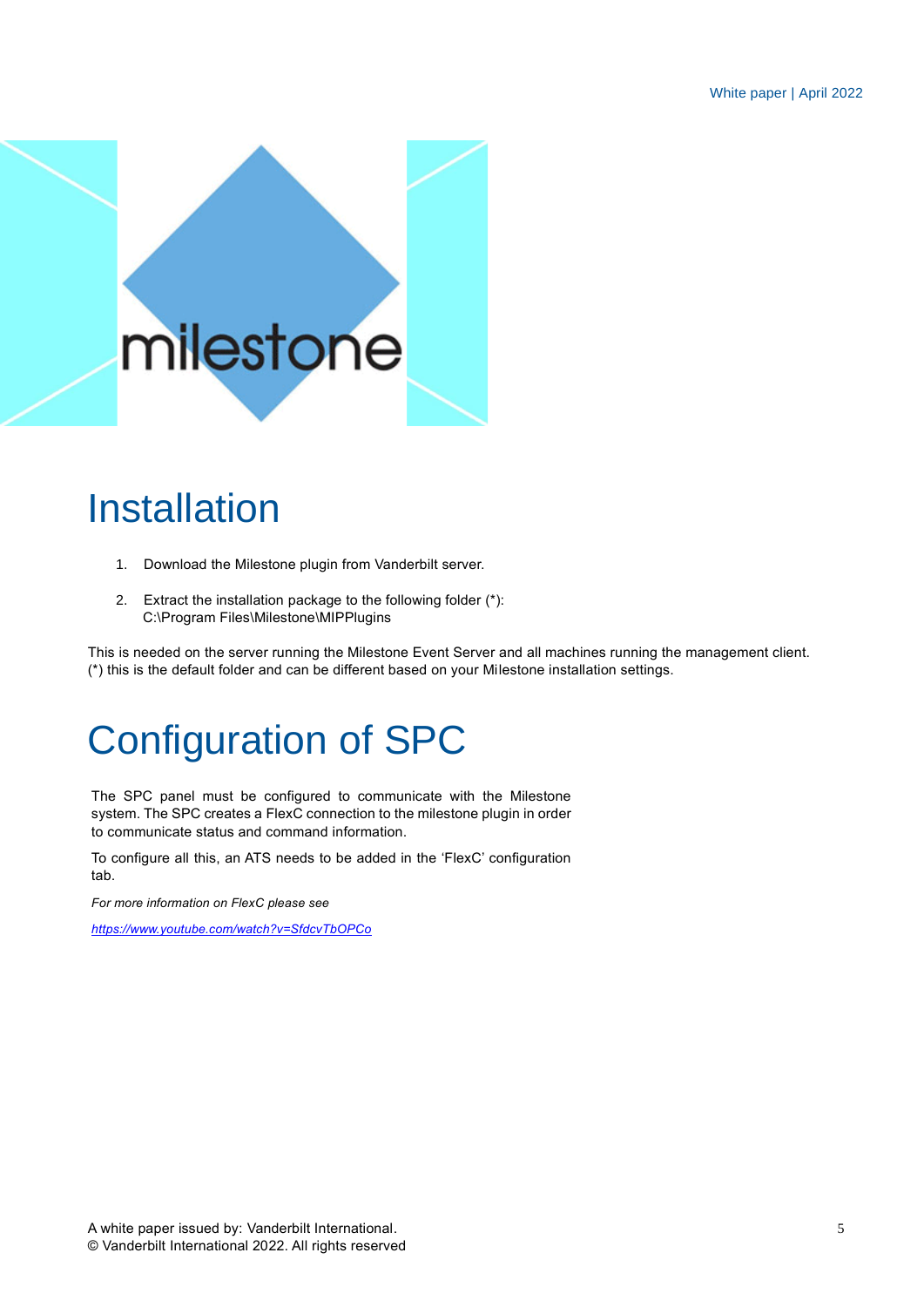#### First, an ATS must be configured:

| Communications                                                         | FlexC ®                                                                                             |                         | Reporting              |                                      | PC Tools |                                  |                            |                     |              |                 |                                                    |                                                                                           |                                                                                                                                            |                                    |                        |  |
|------------------------------------------------------------------------|-----------------------------------------------------------------------------------------------------|-------------------------|------------------------|--------------------------------------|----------|----------------------------------|----------------------------|---------------------|--------------|-----------------|----------------------------------------------------|-------------------------------------------------------------------------------------------|--------------------------------------------------------------------------------------------------------------------------------------------|------------------------------------|------------------------|--|
| <b>FlexC ATS</b>                                                       | <b>Event Profiles</b>                                                                               |                         | <b>Command Profile</b> |                                      |          | <b>FlexC Help</b>                |                            |                     |              |                 |                                                    |                                                                                           |                                                                                                                                            |                                    |                        |  |
| <b>ATS Configuration</b>                                               |                                                                                                     |                         |                        |                                      |          |                                  |                            |                     |              |                 |                                                    |                                                                                           |                                                                                                                                            |                                    |                        |  |
|                                                                        |                                                                                                     |                         |                        |                                      |          |                                  |                            |                     |              |                 |                                                    |                                                                                           |                                                                                                                                            |                                    |                        |  |
| <b>Configured ATS</b>                                                  |                                                                                                     |                         |                        |                                      |          |                                  |                            |                     |              |                 |                                                    |                                                                                           |                                                                                                                                            |                                    |                        |  |
| Edit<br>Delete                                                         | Export<br>ATS                                                                                       | ID                      |                        | <b>ATS Name</b>                      |          |                                  | <b>ATS Registration ID</b> |                     | ATP<br>Count |                 | <b>Event / Command Profiles</b>                    |                                                                                           | ATS<br>Polling<br>Timeout                                                                                                                  | <b>ATS Event</b><br><b>Timeout</b> | Generate<br><b>FTC</b> |  |
| ◢<br>面                                                                 | IЭ                                                                                                  | $\overline{\mathbf{2}}$ | ATS <sub>2</sub>       |                                      |          |                                  | 5654-22T9-X9R2-K884        |                     | $\mathbf{1}$ | Event Profile 3 | Command Profile 3                                  |                                                                                           | 90                                                                                                                                         | 300                                | Yes                    |  |
| ◢<br>畵                                                                 | <b>D</b>                                                                                            | 3                       | ATS <sub>3</sub>       |                                      |          |                                  | 7474-T76K-62XS-G45T        |                     | $\mathbf{1}$ | Event Profile 3 | Command Profile 3                                  |                                                                                           | 90                                                                                                                                         | 300                                | Yes                    |  |
|                                                                        |                                                                                                     |                         |                        |                                      |          |                                  |                            |                     |              |                 |                                                    |                                                                                           |                                                                                                                                            |                                    |                        |  |
| <b>Add SPC Connect</b>                                                 |                                                                                                     |                         |                        |                                      |          |                                  |                            |                     |              |                 |                                                    |                                                                                           |                                                                                                                                            |                                    |                        |  |
| Add an ATS to the SPC Connect Server                                   |                                                                                                     |                         |                        |                                      |          |                                  |                            |                     |              |                 |                                                    | Add SPC Connect                                                                           |                                                                                                                                            |                                    |                        |  |
| <b>Add EN50136-1 ATS</b>                                               |                                                                                                     |                         |                        |                                      |          |                                  |                            |                     |              |                 |                                                    |                                                                                           |                                                                                                                                            |                                    |                        |  |
| Add an EN50136-1:2012 single path ATS to the system.                   |                                                                                                     |                         |                        |                                      |          |                                  |                            |                     |              |                 |                                                    | Add Single Path ATS                                                                       |                                                                                                                                            |                                    |                        |  |
| Add an EN50136-1:2012 dual path ATS to the system.                     |                                                                                                     |                         |                        |                                      |          |                                  |                            |                     |              |                 |                                                    | Add Dual Path ATS                                                                         |                                                                                                                                            |                                    |                        |  |
|                                                                        | Add an EN50136-1:2012 dual path and dual Server ATS to the system.<br>Add Dual Path Dual Server ATS |                         |                        |                                      |          |                                  |                            |                     |              |                 |                                                    |                                                                                           |                                                                                                                                            |                                    |                        |  |
| <b>Add Custom ATS</b>                                                  |                                                                                                     |                         |                        |                                      |          |                                  |                            |                     |              |                 |                                                    |                                                                                           |                                                                                                                                            |                                    |                        |  |
| Add a custom ATS to the system. Up to 10 ATPs may be added to the ATS. |                                                                                                     |                         |                        |                                      |          |                                  |                            |                     |              |                 |                                                    | <b>Add Custom ATS</b>                                                                     |                                                                                                                                            |                                    |                        |  |
|                                                                        |                                                                                                     |                         |                        |                                      |          |                                  |                            |                     |              |                 |                                                    |                                                                                           |                                                                                                                                            |                                    |                        |  |
| <b>Import ATS</b>                                                      |                                                                                                     |                         |                        |                                      |          |                                  |                            |                     |              |                 |                                                    |                                                                                           |                                                                                                                                            |                                    |                        |  |
| Import an ATS to the system.                                           |                                                                                                     |                         |                        |                                      |          |                                  |                            |                     | Browse.      |                 |                                                    | <b>Import ATS</b>                                                                         |                                                                                                                                            |                                    |                        |  |
| Communications                                                         | FlexC®                                                                                              | Reporting               | PC Tools               |                                      |          |                                  |                            |                     |              |                 |                                                    |                                                                                           |                                                                                                                                            |                                    |                        |  |
| <b>Event Profiles</b><br><b>FlexC ATS</b>                              |                                                                                                     | <b>Command Profile</b>  |                        | <b>FlexC Help</b>                    |          |                                  |                            |                     |              |                 |                                                    |                                                                                           |                                                                                                                                            |                                    |                        |  |
| <b>ATS Configuration [ATS 3]</b>                                       |                                                                                                     |                         |                        |                                      |          |                                  |                            |                     |              |                 |                                                    |                                                                                           |                                                                                                                                            |                                    |                        |  |
|                                                                        |                                                                                                     |                         |                        |                                      |          |                                  |                            |                     |              |                 |                                                    |                                                                                           |                                                                                                                                            |                                    |                        |  |
| <b>Identification</b>                                                  |                                                                                                     |                         |                        |                                      |          |                                  |                            |                     |              |                 |                                                    |                                                                                           |                                                                                                                                            |                                    |                        |  |
| ATS Name                                                               |                                                                                                     |                         | ATS <sub>3</sub>       |                                      |          |                                  |                            | The name of the ATS |              |                 |                                                    |                                                                                           |                                                                                                                                            |                                    |                        |  |
| <b>ATS Registration ID</b>                                             |                                                                                                     |                         |                        | 7474-T76K-62XS-G45T                  |          |                                  |                            |                     |              |                 |                                                    |                                                                                           | The unique registration ID of the ATS allows the panel to be uniquely identified at the RCT.                                               |                                    |                        |  |
|                                                                        |                                                                                                     |                         |                        |                                      |          |                                  |                            |                     |              |                 |                                                    |                                                                                           |                                                                                                                                            |                                    |                        |  |
| <b>Event Sequence Table</b>                                            |                                                                                                     |                         |                        |                                      |          |                                  |                            |                     |              |                 |                                                    |                                                                                           |                                                                                                                                            |                                    |                        |  |
|                                                                        | Move<br>Move                                                                                        | Seq                     |                        |                                      |          |                                  | Communications             |                     |              |                 | <b>Active Polling</b>                              | Event                                                                                     |                                                                                                                                            |                                    |                        |  |
| Delete<br>Edit                                                         | Up<br>Down                                                                                          | <b>No</b>               |                        | <b>Name</b>                          |          |                                  | Interface                  | <b>ATP Category</b> |              | <b>Status</b>   | Timeout (s)                                        | <b>Timeout (s)</b>                                                                        |                                                                                                                                            |                                    |                        |  |
| 畵                                                                      |                                                                                                     | $\mathbf{1}$            | Primary ATP 1          |                                      |          |                                  | Ethernet                   | Cat 5 [Ethernet]    |              | OK              | 90                                                 | 30                                                                                        |                                                                                                                                            |                                    |                        |  |
|                                                                        |                                                                                                     |                         |                        |                                      |          |                                  |                            |                     |              |                 |                                                    |                                                                                           |                                                                                                                                            |                                    |                        |  |
| Add ATP to FlexC RCT                                                   |                                                                                                     |                         | Add ATP to Analog ARC  |                                      |          |                                  |                            |                     |              |                 |                                                    |                                                                                           |                                                                                                                                            |                                    |                        |  |
|                                                                        |                                                                                                     |                         |                        |                                      |          |                                  |                            |                     |              |                 |                                                    |                                                                                           |                                                                                                                                            |                                    |                        |  |
| <b>ATS Profiles</b><br><b>Event Profile</b>                            |                                                                                                     |                         |                        |                                      |          |                                  |                            |                     |              |                 |                                                    |                                                                                           |                                                                                                                                            |                                    |                        |  |
| <b>Command Profile</b>                                                 |                                                                                                     |                         |                        | Event Profile 3<br>Command Profile 3 |          |                                  |                            |                     |              |                 |                                                    | $\vee$ Select the Command Profile which defines the commands that are allowed on this ATS | $\vee$ Select the Event Profile which defines how and which events are transmitted on this ATS                                             |                                    |                        |  |
|                                                                        |                                                                                                     |                         |                        |                                      |          |                                  |                            |                     |              |                 |                                                    |                                                                                           |                                                                                                                                            |                                    |                        |  |
| <b>ATS Faults</b>                                                      |                                                                                                     |                         |                        |                                      |          |                                  |                            |                     |              |                 |                                                    |                                                                                           |                                                                                                                                            |                                    |                        |  |
| <b>ATS Polling Timeout</b>                                             |                                                                                                     |                         | 90                     |                                      |          | Seconds                          |                            |                     |              |                 |                                                    |                                                                                           | An ATS Polling Timeout is raised if no Poll message has been successfully acknowledged on any ATP within this period. (0 = Auto Calculate) |                                    |                        |  |
| <b>ATS Event Timeout</b>                                               |                                                                                                     |                         | 300                    |                                      |          | Seconds                          |                            |                     |              |                 |                                                    |                                                                                           | An ATS Event Timeout is raised if an event has not been successfully acknowledged on any ATP within this period.                           |                                    |                        |  |
| <b>Generate FTC</b>                                                    |                                                                                                     |                         | $\blacktriangledown$   |                                      |          |                                  |                            |                     |              |                 |                                                    |                                                                                           | Selects whether the system generates an FTC on an ATS Event Timeout or an ATS Polling Timeout                                              |                                    |                        |  |
| <b>Re-queue Events</b>                                                 |                                                                                                     |                         | $\blacktriangledown$   |                                      |          |                                  |                            |                     |              |                 | Select what happens to events after an ATS Timeout |                                                                                           |                                                                                                                                            |                                    |                        |  |
| <b>Re-queue Event Delay</b>                                            |                                                                                                     |                         | 300                    |                                      |          | Seconds                          |                            |                     |              |                 |                                                    | Delay after an ATS Event Timeout before the re-queued event is attempted again.           |                                                                                                                                            |                                    |                        |  |
| <b>Re-queue Event Duration</b>                                         |                                                                                                     |                         | 86400                  |                                      |          | Seconds                          |                            |                     |              |                 |                                                    | Amount of time that the event will be re-queued before the event is deleted.              |                                                                                                                                            |                                    |                        |  |
|                                                                        |                                                                                                     |                         |                        |                                      |          |                                  |                            |                     |              |                 |                                                    |                                                                                           |                                                                                                                                            |                                    |                        |  |
| <b>Installation Details</b>                                            |                                                                                                     |                         |                        |                                      |          |                                  |                            |                     |              |                 |                                                    |                                                                                           |                                                                                                                                            |                                    |                        |  |
| <b>Installation Details</b>                                            |                                                                                                     |                         |                        |                                      |          | <b>Edit Installation Details</b> |                            |                     |              |                 |                                                    |                                                                                           | The following installation details are passed to the RCT to help the Operator at the RCT to identify the panel.                            |                                    |                        |  |
|                                                                        |                                                                                                     |                         |                        |                                      |          |                                  |                            |                     |              |                 |                                                    |                                                                                           |                                                                                                                                            |                                    |                        |  |

Then, an ATP must be added to the ATS: Check the yellow fields: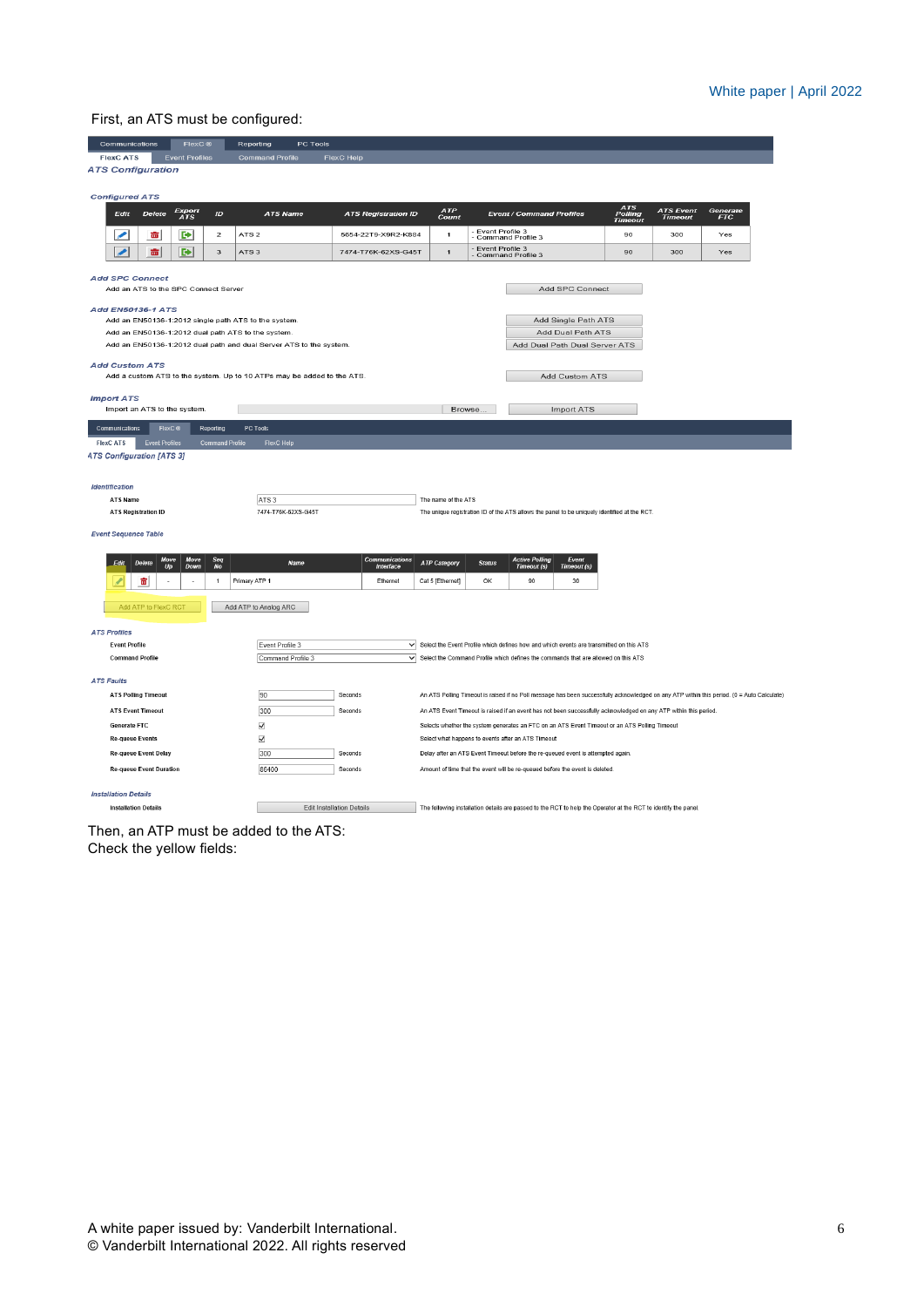#### Enter the Milestone event server IP and port

| <b>FlexC ATS</b><br><b>Event Profiles</b><br>FlexC Help<br><b>Command Profile</b><br><b>ATP Configuration - FlexC RCT</b><br><b>Panel Identification</b><br><b>ATP Sequence No</b><br>Sequence number of ATP in the ATS configuration (1 is Primary, 2-10 is Backup)<br>1<br><b>ATP Unique ID</b><br>99<br>The Unique ID of the ATP so that it can be recognised by the RCT<br>Primary ATP 1<br><b>ATP Name</b><br>The name of the ATP<br>1234<br><b>SPT Account Code</b><br><b>RCT</b> Identification<br>5678<br><b>RCT ID</b><br>The unique ID of the RCT (e.g. RCT ID of SPC ComXT) (1-99999999)<br><b>RCT URL or IP Address</b><br>192.168.1.200<br>URL or IP address of the RCT (e.g. SPC ComXT)<br><b>RCT TCP Port</b><br>52000<br>The TCP Port of the RCT (e.g. The TCP Port that SPC ComXT is listening on)<br><b>ATP</b> Interface<br><b>Communications Interface</b><br>Ethernet<br>$\checkmark$<br>Interface used by ATP for communication<br><b>ATP Category</b><br>Cat 5 [Ethernet]<br>$\checkmark$<br>Select the The ATP category<br><b>Advanced</b><br><b>Advanced ATP Settings</b><br><b>Advanced ATP Settings</b><br>Back<br>Save<br>Go to the advanced settings to configure the encryption key:<br>Communications FlexC <sup>®</sup><br>Reporting<br>PC Tools<br><b>Command Profile</b><br>FlexC Help<br><b>Event Profiles</b><br><b>FlexC ATS</b><br><b>ATP Configuration - Advanced Settings</b><br><b>ATP Connections</b><br><b>Active ATP Connection</b><br>Permanent: Stay Connected<br>$\vee$ Select the ATP connection type when the ATP is the active ATP (operating as the primary communication path)<br>$\overline{\vee}$ Select the ATP connection type when the ATP is not the active ATP (operating as a backup communication path)<br><b>Non-Active ATP Connection</b><br>Permanent: Stay Connected<br><b>Test Calls</b><br>Test call Mode (Non Active ATP)<br><b>Test calls Disabled</b><br>$\vee$ Select the mode for sending testcalls when the ATP is acting as the Non-Active ATP<br><b>Test call Mode (Active ATP)</b><br><b>Test calls Disabled</b><br>$\overline{\vee}$ Select the mode for sending testcalls when the ATP is acting as the Active ATP<br>Encryption (256-bit AES with CBC)<br><b>Encryption Key Mode</b><br>$\overline{\smile}$ Select how the encryption key gets updated<br><b>Fixed Encryption</b><br>Encryption key (64 hex digits)<br><b>ATP Profiles</b><br>$\overline{\vee}$ Select the Event Profile which defines how and which events are transmitted on this ATS<br><b>Event Profile</b><br>Use ATS Setting<br>$\overline{\vee}$ Select the Command Profile which defines the commands that are allowed on this ATS<br>Use ATS Setting<br><b>Command Profile</b><br><b>ATP Faults</b><br>$\Box$<br><b>ATP Monitoring Fault</b><br>Generate an ATP fault if the ATP monitoring fails or an Event fails to transmit on ATP<br>30s<br><b>Event Timeout</b><br>V The amount of time that the ATP will keep trying to transmit the event until the event fails on the ATP and is passed to the next ATP<br><b>Minimum Message Lengths</b><br>Poll Message<br>0 Bytes<br>Minimum length of a Poll Message | FlexC <sup>®</sup><br>Communications<br><b>Reporting</b> | <b>PC Tools</b> |                                                                                        |
|---------------------------------------------------------------------------------------------------------------------------------------------------------------------------------------------------------------------------------------------------------------------------------------------------------------------------------------------------------------------------------------------------------------------------------------------------------------------------------------------------------------------------------------------------------------------------------------------------------------------------------------------------------------------------------------------------------------------------------------------------------------------------------------------------------------------------------------------------------------------------------------------------------------------------------------------------------------------------------------------------------------------------------------------------------------------------------------------------------------------------------------------------------------------------------------------------------------------------------------------------------------------------------------------------------------------------------------------------------------------------------------------------------------------------------------------------------------------------------------------------------------------------------------------------------------------------------------------------------------------------------------------------------------------------------------------------------------------------------------------------------------------------------------------------------------------------------------------------------------------------------------------------------------------------------------------------------------------------------------------------------------------------------------------------------------------------------------------------------------------------------------------------------------------------------------------------------------------------------------------------------------------------------------------------------------------------------------------------------------------------------------------------------------------------------------------------------------------------------------------------------------------------------------------------------------------------------------------------------------------------------------------------------------------------------------------------------------------------------------------------------------------------------------------------------------------------------------------------------------------------------------------------------------------------------------------------------------------------------------------------------------------------------------------------------------------------------------------------------------------------------------------------------------------------|----------------------------------------------------------|-----------------|----------------------------------------------------------------------------------------|
|                                                                                                                                                                                                                                                                                                                                                                                                                                                                                                                                                                                                                                                                                                                                                                                                                                                                                                                                                                                                                                                                                                                                                                                                                                                                                                                                                                                                                                                                                                                                                                                                                                                                                                                                                                                                                                                                                                                                                                                                                                                                                                                                                                                                                                                                                                                                                                                                                                                                                                                                                                                                                                                                                                                                                                                                                                                                                                                                                                                                                                                                                                                                                                           |                                                          |                 |                                                                                        |
|                                                                                                                                                                                                                                                                                                                                                                                                                                                                                                                                                                                                                                                                                                                                                                                                                                                                                                                                                                                                                                                                                                                                                                                                                                                                                                                                                                                                                                                                                                                                                                                                                                                                                                                                                                                                                                                                                                                                                                                                                                                                                                                                                                                                                                                                                                                                                                                                                                                                                                                                                                                                                                                                                                                                                                                                                                                                                                                                                                                                                                                                                                                                                                           |                                                          |                 |                                                                                        |
|                                                                                                                                                                                                                                                                                                                                                                                                                                                                                                                                                                                                                                                                                                                                                                                                                                                                                                                                                                                                                                                                                                                                                                                                                                                                                                                                                                                                                                                                                                                                                                                                                                                                                                                                                                                                                                                                                                                                                                                                                                                                                                                                                                                                                                                                                                                                                                                                                                                                                                                                                                                                                                                                                                                                                                                                                                                                                                                                                                                                                                                                                                                                                                           |                                                          |                 |                                                                                        |
|                                                                                                                                                                                                                                                                                                                                                                                                                                                                                                                                                                                                                                                                                                                                                                                                                                                                                                                                                                                                                                                                                                                                                                                                                                                                                                                                                                                                                                                                                                                                                                                                                                                                                                                                                                                                                                                                                                                                                                                                                                                                                                                                                                                                                                                                                                                                                                                                                                                                                                                                                                                                                                                                                                                                                                                                                                                                                                                                                                                                                                                                                                                                                                           |                                                          |                 |                                                                                        |
|                                                                                                                                                                                                                                                                                                                                                                                                                                                                                                                                                                                                                                                                                                                                                                                                                                                                                                                                                                                                                                                                                                                                                                                                                                                                                                                                                                                                                                                                                                                                                                                                                                                                                                                                                                                                                                                                                                                                                                                                                                                                                                                                                                                                                                                                                                                                                                                                                                                                                                                                                                                                                                                                                                                                                                                                                                                                                                                                                                                                                                                                                                                                                                           |                                                          |                 |                                                                                        |
|                                                                                                                                                                                                                                                                                                                                                                                                                                                                                                                                                                                                                                                                                                                                                                                                                                                                                                                                                                                                                                                                                                                                                                                                                                                                                                                                                                                                                                                                                                                                                                                                                                                                                                                                                                                                                                                                                                                                                                                                                                                                                                                                                                                                                                                                                                                                                                                                                                                                                                                                                                                                                                                                                                                                                                                                                                                                                                                                                                                                                                                                                                                                                                           |                                                          |                 |                                                                                        |
|                                                                                                                                                                                                                                                                                                                                                                                                                                                                                                                                                                                                                                                                                                                                                                                                                                                                                                                                                                                                                                                                                                                                                                                                                                                                                                                                                                                                                                                                                                                                                                                                                                                                                                                                                                                                                                                                                                                                                                                                                                                                                                                                                                                                                                                                                                                                                                                                                                                                                                                                                                                                                                                                                                                                                                                                                                                                                                                                                                                                                                                                                                                                                                           |                                                          |                 |                                                                                        |
|                                                                                                                                                                                                                                                                                                                                                                                                                                                                                                                                                                                                                                                                                                                                                                                                                                                                                                                                                                                                                                                                                                                                                                                                                                                                                                                                                                                                                                                                                                                                                                                                                                                                                                                                                                                                                                                                                                                                                                                                                                                                                                                                                                                                                                                                                                                                                                                                                                                                                                                                                                                                                                                                                                                                                                                                                                                                                                                                                                                                                                                                                                                                                                           |                                                          |                 |                                                                                        |
|                                                                                                                                                                                                                                                                                                                                                                                                                                                                                                                                                                                                                                                                                                                                                                                                                                                                                                                                                                                                                                                                                                                                                                                                                                                                                                                                                                                                                                                                                                                                                                                                                                                                                                                                                                                                                                                                                                                                                                                                                                                                                                                                                                                                                                                                                                                                                                                                                                                                                                                                                                                                                                                                                                                                                                                                                                                                                                                                                                                                                                                                                                                                                                           |                                                          |                 | The number that uniquely defines the panel to the RCT (1-99999999, 0 = Auto assign)    |
|                                                                                                                                                                                                                                                                                                                                                                                                                                                                                                                                                                                                                                                                                                                                                                                                                                                                                                                                                                                                                                                                                                                                                                                                                                                                                                                                                                                                                                                                                                                                                                                                                                                                                                                                                                                                                                                                                                                                                                                                                                                                                                                                                                                                                                                                                                                                                                                                                                                                                                                                                                                                                                                                                                                                                                                                                                                                                                                                                                                                                                                                                                                                                                           |                                                          |                 |                                                                                        |
|                                                                                                                                                                                                                                                                                                                                                                                                                                                                                                                                                                                                                                                                                                                                                                                                                                                                                                                                                                                                                                                                                                                                                                                                                                                                                                                                                                                                                                                                                                                                                                                                                                                                                                                                                                                                                                                                                                                                                                                                                                                                                                                                                                                                                                                                                                                                                                                                                                                                                                                                                                                                                                                                                                                                                                                                                                                                                                                                                                                                                                                                                                                                                                           |                                                          |                 |                                                                                        |
|                                                                                                                                                                                                                                                                                                                                                                                                                                                                                                                                                                                                                                                                                                                                                                                                                                                                                                                                                                                                                                                                                                                                                                                                                                                                                                                                                                                                                                                                                                                                                                                                                                                                                                                                                                                                                                                                                                                                                                                                                                                                                                                                                                                                                                                                                                                                                                                                                                                                                                                                                                                                                                                                                                                                                                                                                                                                                                                                                                                                                                                                                                                                                                           |                                                          |                 |                                                                                        |
|                                                                                                                                                                                                                                                                                                                                                                                                                                                                                                                                                                                                                                                                                                                                                                                                                                                                                                                                                                                                                                                                                                                                                                                                                                                                                                                                                                                                                                                                                                                                                                                                                                                                                                                                                                                                                                                                                                                                                                                                                                                                                                                                                                                                                                                                                                                                                                                                                                                                                                                                                                                                                                                                                                                                                                                                                                                                                                                                                                                                                                                                                                                                                                           |                                                          |                 |                                                                                        |
|                                                                                                                                                                                                                                                                                                                                                                                                                                                                                                                                                                                                                                                                                                                                                                                                                                                                                                                                                                                                                                                                                                                                                                                                                                                                                                                                                                                                                                                                                                                                                                                                                                                                                                                                                                                                                                                                                                                                                                                                                                                                                                                                                                                                                                                                                                                                                                                                                                                                                                                                                                                                                                                                                                                                                                                                                                                                                                                                                                                                                                                                                                                                                                           |                                                          |                 |                                                                                        |
|                                                                                                                                                                                                                                                                                                                                                                                                                                                                                                                                                                                                                                                                                                                                                                                                                                                                                                                                                                                                                                                                                                                                                                                                                                                                                                                                                                                                                                                                                                                                                                                                                                                                                                                                                                                                                                                                                                                                                                                                                                                                                                                                                                                                                                                                                                                                                                                                                                                                                                                                                                                                                                                                                                                                                                                                                                                                                                                                                                                                                                                                                                                                                                           |                                                          |                 |                                                                                        |
|                                                                                                                                                                                                                                                                                                                                                                                                                                                                                                                                                                                                                                                                                                                                                                                                                                                                                                                                                                                                                                                                                                                                                                                                                                                                                                                                                                                                                                                                                                                                                                                                                                                                                                                                                                                                                                                                                                                                                                                                                                                                                                                                                                                                                                                                                                                                                                                                                                                                                                                                                                                                                                                                                                                                                                                                                                                                                                                                                                                                                                                                                                                                                                           |                                                          |                 |                                                                                        |
|                                                                                                                                                                                                                                                                                                                                                                                                                                                                                                                                                                                                                                                                                                                                                                                                                                                                                                                                                                                                                                                                                                                                                                                                                                                                                                                                                                                                                                                                                                                                                                                                                                                                                                                                                                                                                                                                                                                                                                                                                                                                                                                                                                                                                                                                                                                                                                                                                                                                                                                                                                                                                                                                                                                                                                                                                                                                                                                                                                                                                                                                                                                                                                           |                                                          |                 |                                                                                        |
|                                                                                                                                                                                                                                                                                                                                                                                                                                                                                                                                                                                                                                                                                                                                                                                                                                                                                                                                                                                                                                                                                                                                                                                                                                                                                                                                                                                                                                                                                                                                                                                                                                                                                                                                                                                                                                                                                                                                                                                                                                                                                                                                                                                                                                                                                                                                                                                                                                                                                                                                                                                                                                                                                                                                                                                                                                                                                                                                                                                                                                                                                                                                                                           |                                                          |                 |                                                                                        |
|                                                                                                                                                                                                                                                                                                                                                                                                                                                                                                                                                                                                                                                                                                                                                                                                                                                                                                                                                                                                                                                                                                                                                                                                                                                                                                                                                                                                                                                                                                                                                                                                                                                                                                                                                                                                                                                                                                                                                                                                                                                                                                                                                                                                                                                                                                                                                                                                                                                                                                                                                                                                                                                                                                                                                                                                                                                                                                                                                                                                                                                                                                                                                                           |                                                          |                 | Advanced Settings should only be used by expert users who understand the impacts of wh |
|                                                                                                                                                                                                                                                                                                                                                                                                                                                                                                                                                                                                                                                                                                                                                                                                                                                                                                                                                                                                                                                                                                                                                                                                                                                                                                                                                                                                                                                                                                                                                                                                                                                                                                                                                                                                                                                                                                                                                                                                                                                                                                                                                                                                                                                                                                                                                                                                                                                                                                                                                                                                                                                                                                                                                                                                                                                                                                                                                                                                                                                                                                                                                                           |                                                          |                 |                                                                                        |
|                                                                                                                                                                                                                                                                                                                                                                                                                                                                                                                                                                                                                                                                                                                                                                                                                                                                                                                                                                                                                                                                                                                                                                                                                                                                                                                                                                                                                                                                                                                                                                                                                                                                                                                                                                                                                                                                                                                                                                                                                                                                                                                                                                                                                                                                                                                                                                                                                                                                                                                                                                                                                                                                                                                                                                                                                                                                                                                                                                                                                                                                                                                                                                           |                                                          |                 |                                                                                        |
|                                                                                                                                                                                                                                                                                                                                                                                                                                                                                                                                                                                                                                                                                                                                                                                                                                                                                                                                                                                                                                                                                                                                                                                                                                                                                                                                                                                                                                                                                                                                                                                                                                                                                                                                                                                                                                                                                                                                                                                                                                                                                                                                                                                                                                                                                                                                                                                                                                                                                                                                                                                                                                                                                                                                                                                                                                                                                                                                                                                                                                                                                                                                                                           |                                                          |                 |                                                                                        |
|                                                                                                                                                                                                                                                                                                                                                                                                                                                                                                                                                                                                                                                                                                                                                                                                                                                                                                                                                                                                                                                                                                                                                                                                                                                                                                                                                                                                                                                                                                                                                                                                                                                                                                                                                                                                                                                                                                                                                                                                                                                                                                                                                                                                                                                                                                                                                                                                                                                                                                                                                                                                                                                                                                                                                                                                                                                                                                                                                                                                                                                                                                                                                                           |                                                          |                 |                                                                                        |
|                                                                                                                                                                                                                                                                                                                                                                                                                                                                                                                                                                                                                                                                                                                                                                                                                                                                                                                                                                                                                                                                                                                                                                                                                                                                                                                                                                                                                                                                                                                                                                                                                                                                                                                                                                                                                                                                                                                                                                                                                                                                                                                                                                                                                                                                                                                                                                                                                                                                                                                                                                                                                                                                                                                                                                                                                                                                                                                                                                                                                                                                                                                                                                           |                                                          |                 |                                                                                        |
|                                                                                                                                                                                                                                                                                                                                                                                                                                                                                                                                                                                                                                                                                                                                                                                                                                                                                                                                                                                                                                                                                                                                                                                                                                                                                                                                                                                                                                                                                                                                                                                                                                                                                                                                                                                                                                                                                                                                                                                                                                                                                                                                                                                                                                                                                                                                                                                                                                                                                                                                                                                                                                                                                                                                                                                                                                                                                                                                                                                                                                                                                                                                                                           |                                                          |                 |                                                                                        |
|                                                                                                                                                                                                                                                                                                                                                                                                                                                                                                                                                                                                                                                                                                                                                                                                                                                                                                                                                                                                                                                                                                                                                                                                                                                                                                                                                                                                                                                                                                                                                                                                                                                                                                                                                                                                                                                                                                                                                                                                                                                                                                                                                                                                                                                                                                                                                                                                                                                                                                                                                                                                                                                                                                                                                                                                                                                                                                                                                                                                                                                                                                                                                                           |                                                          |                 |                                                                                        |
|                                                                                                                                                                                                                                                                                                                                                                                                                                                                                                                                                                                                                                                                                                                                                                                                                                                                                                                                                                                                                                                                                                                                                                                                                                                                                                                                                                                                                                                                                                                                                                                                                                                                                                                                                                                                                                                                                                                                                                                                                                                                                                                                                                                                                                                                                                                                                                                                                                                                                                                                                                                                                                                                                                                                                                                                                                                                                                                                                                                                                                                                                                                                                                           |                                                          |                 |                                                                                        |
|                                                                                                                                                                                                                                                                                                                                                                                                                                                                                                                                                                                                                                                                                                                                                                                                                                                                                                                                                                                                                                                                                                                                                                                                                                                                                                                                                                                                                                                                                                                                                                                                                                                                                                                                                                                                                                                                                                                                                                                                                                                                                                                                                                                                                                                                                                                                                                                                                                                                                                                                                                                                                                                                                                                                                                                                                                                                                                                                                                                                                                                                                                                                                                           |                                                          |                 |                                                                                        |
|                                                                                                                                                                                                                                                                                                                                                                                                                                                                                                                                                                                                                                                                                                                                                                                                                                                                                                                                                                                                                                                                                                                                                                                                                                                                                                                                                                                                                                                                                                                                                                                                                                                                                                                                                                                                                                                                                                                                                                                                                                                                                                                                                                                                                                                                                                                                                                                                                                                                                                                                                                                                                                                                                                                                                                                                                                                                                                                                                                                                                                                                                                                                                                           |                                                          |                 |                                                                                        |
|                                                                                                                                                                                                                                                                                                                                                                                                                                                                                                                                                                                                                                                                                                                                                                                                                                                                                                                                                                                                                                                                                                                                                                                                                                                                                                                                                                                                                                                                                                                                                                                                                                                                                                                                                                                                                                                                                                                                                                                                                                                                                                                                                                                                                                                                                                                                                                                                                                                                                                                                                                                                                                                                                                                                                                                                                                                                                                                                                                                                                                                                                                                                                                           |                                                          |                 |                                                                                        |
|                                                                                                                                                                                                                                                                                                                                                                                                                                                                                                                                                                                                                                                                                                                                                                                                                                                                                                                                                                                                                                                                                                                                                                                                                                                                                                                                                                                                                                                                                                                                                                                                                                                                                                                                                                                                                                                                                                                                                                                                                                                                                                                                                                                                                                                                                                                                                                                                                                                                                                                                                                                                                                                                                                                                                                                                                                                                                                                                                                                                                                                                                                                                                                           |                                                          |                 |                                                                                        |
|                                                                                                                                                                                                                                                                                                                                                                                                                                                                                                                                                                                                                                                                                                                                                                                                                                                                                                                                                                                                                                                                                                                                                                                                                                                                                                                                                                                                                                                                                                                                                                                                                                                                                                                                                                                                                                                                                                                                                                                                                                                                                                                                                                                                                                                                                                                                                                                                                                                                                                                                                                                                                                                                                                                                                                                                                                                                                                                                                                                                                                                                                                                                                                           |                                                          |                 |                                                                                        |
|                                                                                                                                                                                                                                                                                                                                                                                                                                                                                                                                                                                                                                                                                                                                                                                                                                                                                                                                                                                                                                                                                                                                                                                                                                                                                                                                                                                                                                                                                                                                                                                                                                                                                                                                                                                                                                                                                                                                                                                                                                                                                                                                                                                                                                                                                                                                                                                                                                                                                                                                                                                                                                                                                                                                                                                                                                                                                                                                                                                                                                                                                                                                                                           |                                                          |                 |                                                                                        |
|                                                                                                                                                                                                                                                                                                                                                                                                                                                                                                                                                                                                                                                                                                                                                                                                                                                                                                                                                                                                                                                                                                                                                                                                                                                                                                                                                                                                                                                                                                                                                                                                                                                                                                                                                                                                                                                                                                                                                                                                                                                                                                                                                                                                                                                                                                                                                                                                                                                                                                                                                                                                                                                                                                                                                                                                                                                                                                                                                                                                                                                                                                                                                                           |                                                          |                 |                                                                                        |
|                                                                                                                                                                                                                                                                                                                                                                                                                                                                                                                                                                                                                                                                                                                                                                                                                                                                                                                                                                                                                                                                                                                                                                                                                                                                                                                                                                                                                                                                                                                                                                                                                                                                                                                                                                                                                                                                                                                                                                                                                                                                                                                                                                                                                                                                                                                                                                                                                                                                                                                                                                                                                                                                                                                                                                                                                                                                                                                                                                                                                                                                                                                                                                           |                                                          |                 |                                                                                        |
|                                                                                                                                                                                                                                                                                                                                                                                                                                                                                                                                                                                                                                                                                                                                                                                                                                                                                                                                                                                                                                                                                                                                                                                                                                                                                                                                                                                                                                                                                                                                                                                                                                                                                                                                                                                                                                                                                                                                                                                                                                                                                                                                                                                                                                                                                                                                                                                                                                                                                                                                                                                                                                                                                                                                                                                                                                                                                                                                                                                                                                                                                                                                                                           |                                                          |                 |                                                                                        |
|                                                                                                                                                                                                                                                                                                                                                                                                                                                                                                                                                                                                                                                                                                                                                                                                                                                                                                                                                                                                                                                                                                                                                                                                                                                                                                                                                                                                                                                                                                                                                                                                                                                                                                                                                                                                                                                                                                                                                                                                                                                                                                                                                                                                                                                                                                                                                                                                                                                                                                                                                                                                                                                                                                                                                                                                                                                                                                                                                                                                                                                                                                                                                                           |                                                          |                 |                                                                                        |
|                                                                                                                                                                                                                                                                                                                                                                                                                                                                                                                                                                                                                                                                                                                                                                                                                                                                                                                                                                                                                                                                                                                                                                                                                                                                                                                                                                                                                                                                                                                                                                                                                                                                                                                                                                                                                                                                                                                                                                                                                                                                                                                                                                                                                                                                                                                                                                                                                                                                                                                                                                                                                                                                                                                                                                                                                                                                                                                                                                                                                                                                                                                                                                           |                                                          |                 |                                                                                        |
| V Minimum length of a Event and Testcall Messages<br><b>Event Message</b><br>0 Bytes                                                                                                                                                                                                                                                                                                                                                                                                                                                                                                                                                                                                                                                                                                                                                                                                                                                                                                                                                                                                                                                                                                                                                                                                                                                                                                                                                                                                                                                                                                                                                                                                                                                                                                                                                                                                                                                                                                                                                                                                                                                                                                                                                                                                                                                                                                                                                                                                                                                                                                                                                                                                                                                                                                                                                                                                                                                                                                                                                                                                                                                                                      |                                                          |                 |                                                                                        |
| $\vee$ Minimum length of connection and encryption key update messages<br>Other Message<br>0 Bytes                                                                                                                                                                                                                                                                                                                                                                                                                                                                                                                                                                                                                                                                                                                                                                                                                                                                                                                                                                                                                                                                                                                                                                                                                                                                                                                                                                                                                                                                                                                                                                                                                                                                                                                                                                                                                                                                                                                                                                                                                                                                                                                                                                                                                                                                                                                                                                                                                                                                                                                                                                                                                                                                                                                                                                                                                                                                                                                                                                                                                                                                        |                                                          |                 |                                                                                        |
|                                                                                                                                                                                                                                                                                                                                                                                                                                                                                                                                                                                                                                                                                                                                                                                                                                                                                                                                                                                                                                                                                                                                                                                                                                                                                                                                                                                                                                                                                                                                                                                                                                                                                                                                                                                                                                                                                                                                                                                                                                                                                                                                                                                                                                                                                                                                                                                                                                                                                                                                                                                                                                                                                                                                                                                                                                                                                                                                                                                                                                                                                                                                                                           |                                                          |                 |                                                                                        |

Back Save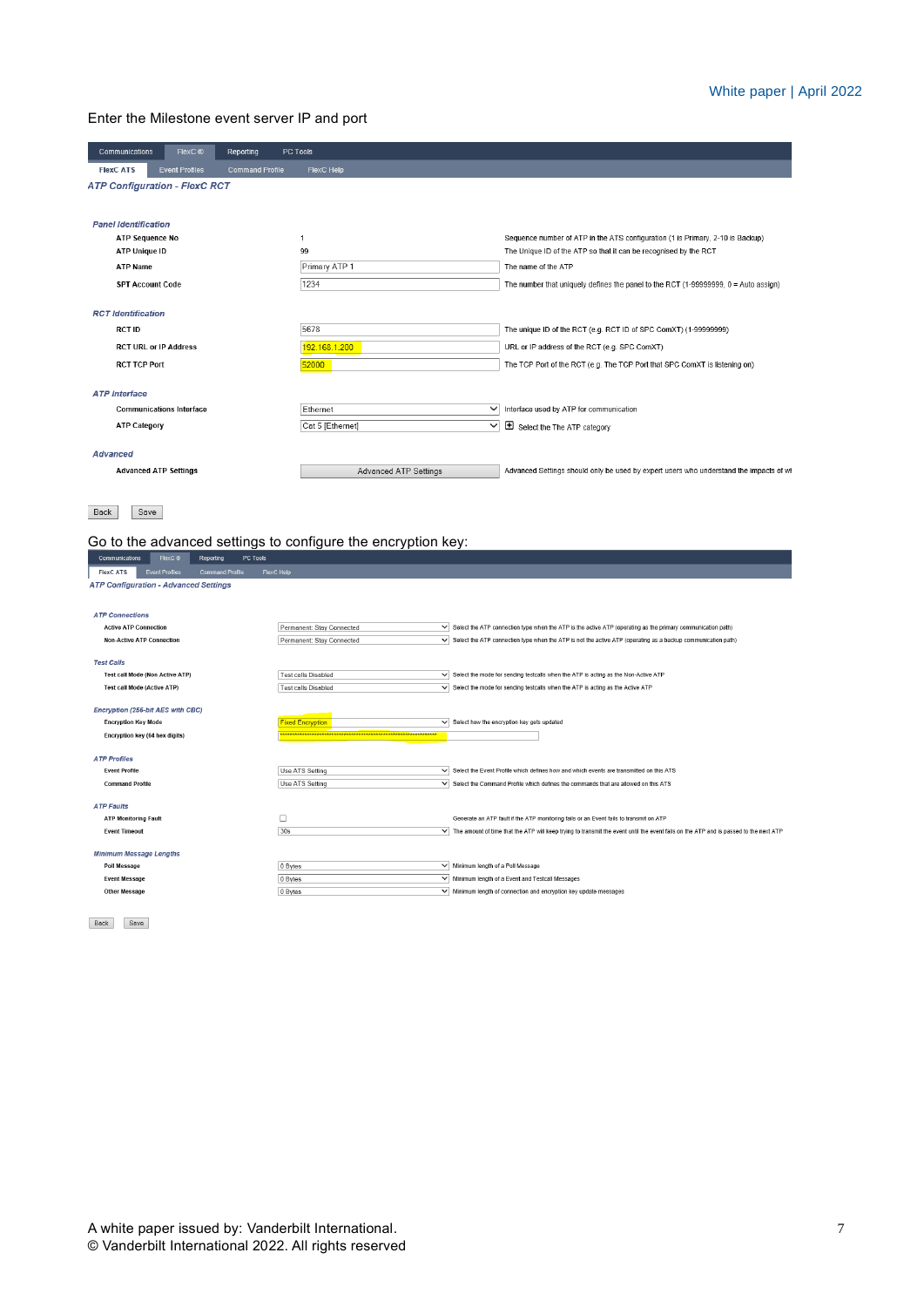# <span id="page-7-0"></span>Management Client

Note: The configuration of the plugin is performed in the management client, smart client is used for map and controlling system. Please ensure plugin is in the correct folder

Configuration is done in the management client. The plugin sits in the 'Devices' tree.

| File Edit View Action Tools Help<br>日りのや品<br>$\bullet$ <sup>p</sup> Panel Information<br>$\bullet$ $\uparrow$ $\times$ <b>Panels</b><br>Site Navigation<br>$-1$<br>□ ■ WIN-02H1B1773OS - (11.1a)<br><b>E</b> X Panels<br>Panels Areas 2 Zones C Outputs Doors<br>$\wedge$<br>Simulate<br>巌<br>test33<br><b>E-LLI</b> Basics<br>Test<br><b>Panel Name</b><br>License Information<br>Test<br>testexp<br><b>Excellent</b> Site Information<br>Listening port<br>5200<br><b>E</b> Remote Connect Services<br>Axis One-click Camera Connection<br>Panel Language<br><b>English</b><br>Servers<br>$\checkmark$<br>Recording Servers<br><b>FlexC</b> User<br><b>SIMUL</b><br>Failover Servers<br>Mobile Servers<br><b>FlexC Password</b><br><br><b>Devices</b><br>Cameras<br><b>Encryption Key</b><br>Microphones<br><b>C</b> Speakers<br><b>Last Sync</b><br>24/05/2017 10:48:26<br><b>Reload Config</b><br>Metadata<br>License Info:<br>do Input<br>Licensed<br><b>Cutrut</b><br>Disabled<br><b>X</b> Panels<br>اسمئلك<br>Smart Wall<br>a<br><b>View Groups</b> | Milestone XProtect Management Client 2017 R1 | п<br>$\times$ |
|------------------------------------------------------------------------------------------------------------------------------------------------------------------------------------------------------------------------------------------------------------------------------------------------------------------------------------------------------------------------------------------------------------------------------------------------------------------------------------------------------------------------------------------------------------------------------------------------------------------------------------------------------------------------------------------------------------------------------------------------------------------------------------------------------------------------------------------------------------------------------------------------------------------------------------------------------------------------------------------------------------------------------------------------------------|----------------------------------------------|---------------|
|                                                                                                                                                                                                                                                                                                                                                                                                                                                                                                                                                                                                                                                                                                                                                                                                                                                                                                                                                                                                                                                            |                                              |               |
|                                                                                                                                                                                                                                                                                                                                                                                                                                                                                                                                                                                                                                                                                                                                                                                                                                                                                                                                                                                                                                                            |                                              |               |
|                                                                                                                                                                                                                                                                                                                                                                                                                                                                                                                                                                                                                                                                                                                                                                                                                                                                                                                                                                                                                                                            |                                              |               |
| <b>Ellis London et al.</b>                                                                                                                                                                                                                                                                                                                                                                                                                                                                                                                                                                                                                                                                                                                                                                                                                                                                                                                                                                                                                                 |                                              |               |

A list of configured SPC Panels is shown. When selecting a panel, the details panes on the right is populated with the configuration of the panel as known in the system.

The panel detail pane shows the configuration details to be able to connect to the panel. The language chosen here will be used as language to get the alerts from the alarm panel, and as language locale for the actions in the video client (currently not localizable yet)

#### **Remark:**

For simultaneous SPC connections, please configure individual listening ports per SPC panel.

All other tab-pages contain a list of the items with their properties. All these properties are retrieved the panel when performing 'Reload Config' from the panel pane.

The button is only available when there is an active connection to the SPC. Connection state is shown with the color or the button:

| Reload Config | State Unknown. Waiting for the event server to get the<br>state                                                                       |
|---------------|---------------------------------------------------------------------------------------------------------------------------------------|
| Reload Config | Panel is offline                                                                                                                      |
| Reload Config | Panel is online, but credentials weren't checked yet. If<br>the panel stays in this state, probably the username or<br>pwd are not OK |
| Reload Config | Panel is online                                                                                                                       |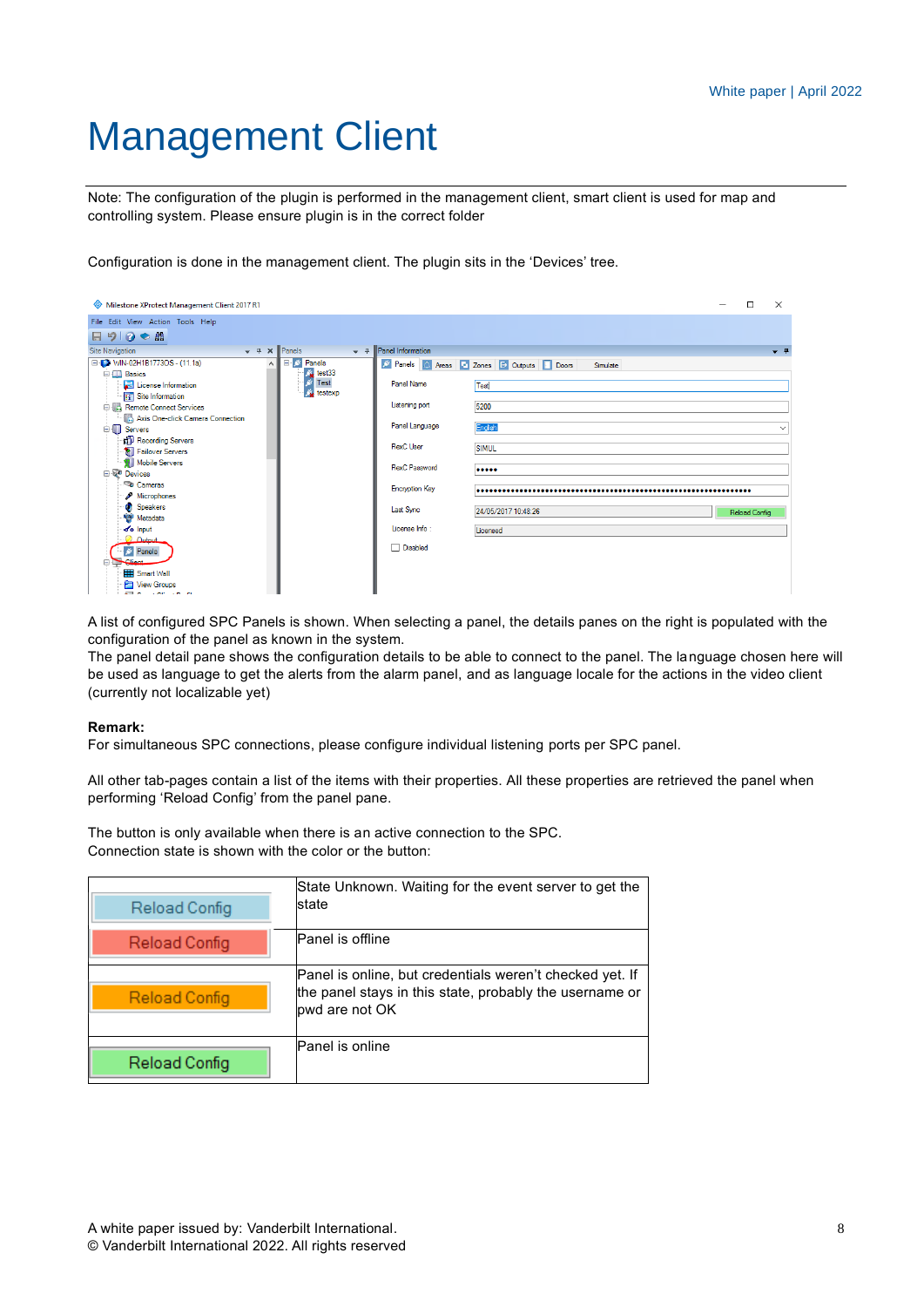When the field FlexC User equals 'SIMUL', then the system will be simulated. Otherwise, a real system communication is expected.

When in simulation mode, the configuration will be retrieved from the file 'configsimu.csv'.

The following items are retrieved from the SPC Panel:

#### **Areas**

|            | S Panels 4 Areas   Zones |           | <b>D</b> Outputs <b>D</b> Doors | Simu                  |
|------------|--------------------------|-----------|---------------------------------|-----------------------|
| Area<br>ID | Area<br>Name             | А<br>Name | в<br>Name                       | <b>Related Camera</b> |
|            | Area 112                 | Partset A | Partset B                       |                       |
| 2          | Area 2                   | Partset A | Partset B                       |                       |
| 13         | Area 3                   | Partset A | Partset B                       |                       |
|            | Area 4                   | Partset A | Partset B                       |                       |

#### **Zones**

|            | Panels   A Areas    | <b>D</b> Zones | Doors Doors                 |                       | Simula |
|------------|---------------------|----------------|-----------------------------|-----------------------|--------|
| Zone<br>ID | Zone<br>Name        | Area<br>ID     | Zone<br>Type                | <b>Related Camera</b> |        |
|            | <b>Front door</b>   |                | 1: Area 112   1: Entry/Exit |                       |        |
| 10         | Door 1              |                | 1: Area 112   1: Entry/Exit |                       |        |
| 2          | Window <sub>1</sub> | 2: Area 2      | 0: Alarm                    |                       |        |
| 3          | Window <sub>2</sub> | $3:$ Area $3$  | $0:$ Alarm                  |                       |        |
| 4          | PIR <sub>1</sub>    | 4: Area 4      | 0: Alarm                    |                       |        |

*Remark*: zones with as type 'unused' are not retrieved from the alarm panel.

#### **Outputs**

|  |                       | <b>X</b> Panels   Areas   Zones   DOUIDUIS   Doors |  |
|--|-----------------------|----------------------------------------------------|--|
|  | Output Output<br>Name | <b>Related Camera</b>                              |  |
|  | PP500EM on/off        |                                                    |  |

*Remark*: Only Mapping Gates are retrieved; other output types cannot be retrieved.

#### **Doors**

|              |              | S Panels   A Areas   B Zones   B Outputs   B Doors |
|--------------|--------------|----------------------------------------------------|
| ∣ Door<br>ID | Door<br>Name | <b>Related Camera</b>                              |
|              | Door 1       |                                                    |

*Remark*: Other item types (eg expanders) cannot be retrieved from the SPC. Events on those items will be linked to the SPC panel item itself.

The only property that can be configured in the management client is the 'Related Camera'. When this is set, the camera image will be shown next to an event on this item.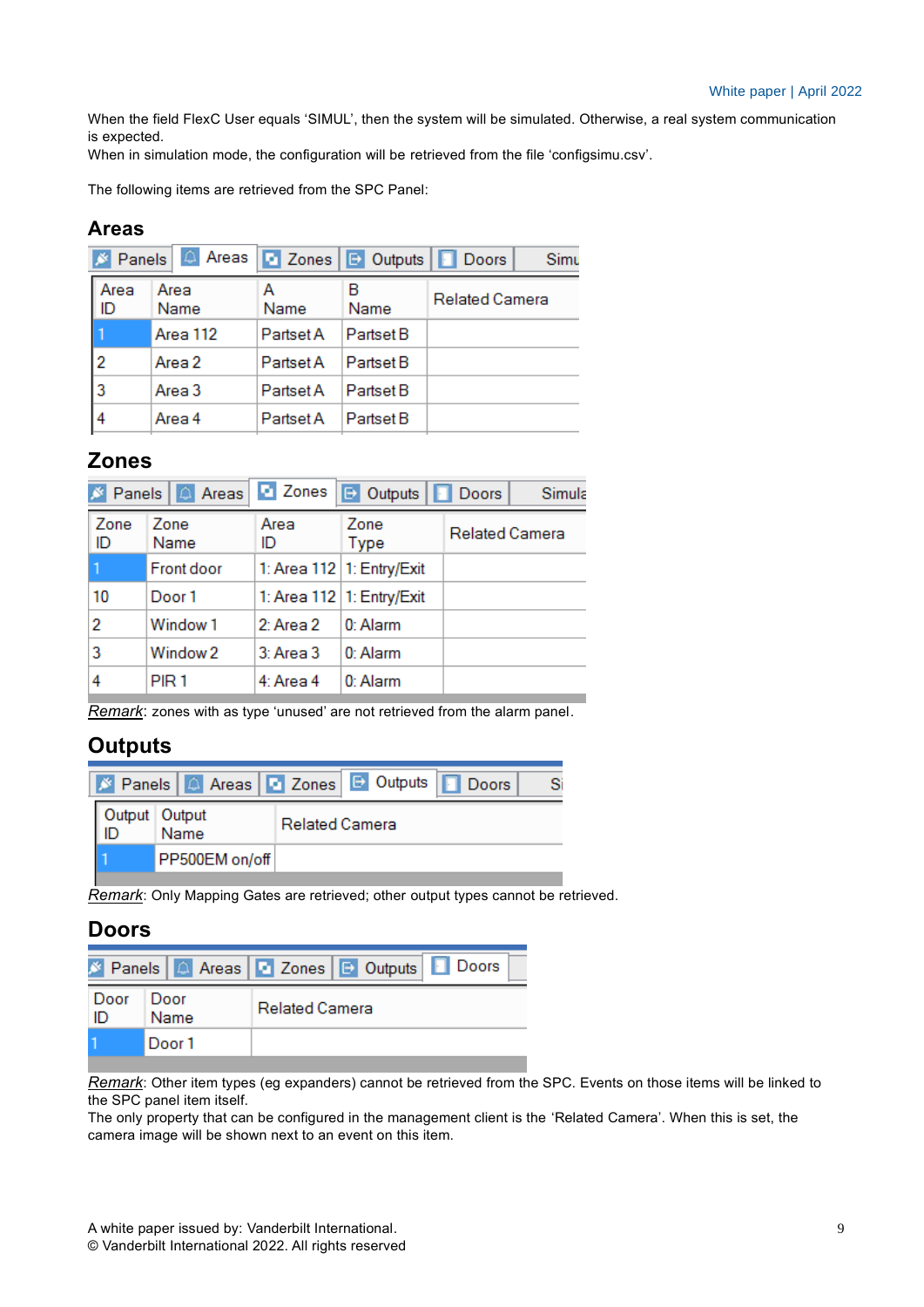# <span id="page-9-0"></span>Smart Client integration

Each item of the SPC panel can be put on the map in the smart client. Depending on the state, the icon and the available actions on the context menu can change. Each item also has an 'operational state', which results in a circle around the item.

This can have the following values: Ok, Warning, Disabled, Error, Ok, Active

Actions are only available when the SPC is connected.

For an overview of the operation of the smart client please check out the video on youtube. *<https://www.youtube.com/watch?v=SfdcvTbOPCo>*

Each item of the SPC panel can be put on the map in the smart client.

# **Troubleshooting**

#### **Connection between the SPC panel and the milestone server does not work**

Please compare the Receiver IP and port configuration with the Milestone event server IP and port details. Please ensure that the SPC plugin listing port has been opened in the firewall. Please check the encryption key details.

#### **I've updated the Milestone application and the SPC plugin has stopped working**

Due to the Milestone upgrade process, the SLC ID of site will be changed, please send us the old and the new SLC ID. Our customer service team will check the validity date of the available license and will move the license to the new SLC ID. Send it to [orders.international@acre-int.com](mailto:orders.international@acre-int.com) .

(Activation will be performed within 3 4 working days)

# <span id="page-9-1"></span>Appendix

#### <span id="page-9-2"></span>*Panel*

#### **Icon State**

Icon changes on the connection state of the panel (see icons)

#### **Actions**

| - ID                   | <b>Name</b>                                                     | <b>Condition</b> |
|------------------------|-----------------------------------------------------------------|------------------|
| PANEL_ACT_SILENCE      | Silence all Bells                                               |                  |
| PANEL RELOAD STATE     | Manually refresh the state. This is normally done automatically |                  |
| PANEL_ACT_RESET_ALERTS | Reset all alerte in the SPC                                     |                  |

#### **Detailed States**

| l ID                                                  | <b>Name</b> |
|-------------------------------------------------------|-------------|
| <b>PANEL.CONNECTIONSTATE</b> Current connection State |             |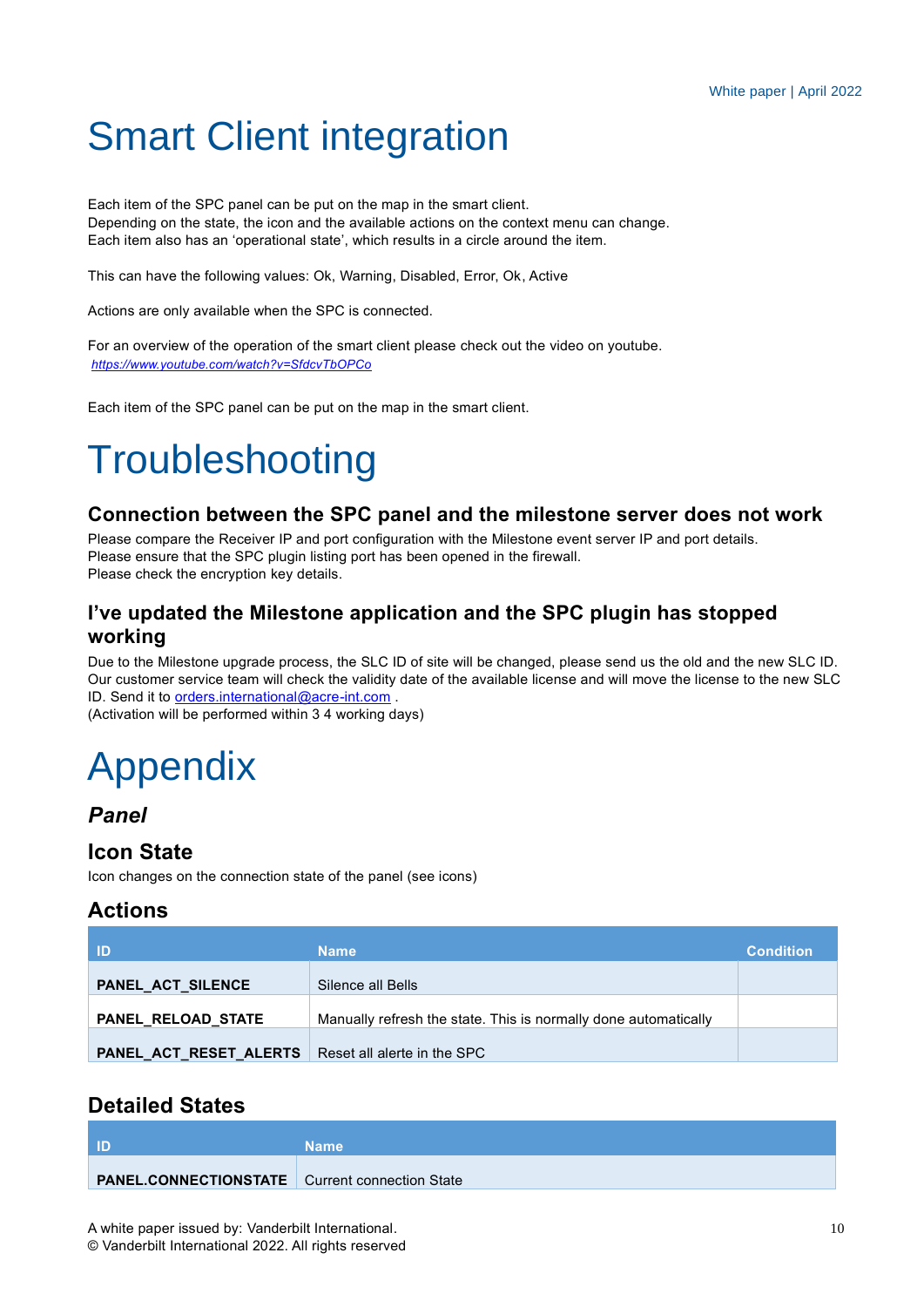| <b>ALERT XXX</b> | All alerts in the SPC are listed here, with the indication whether the alert is |
|------------------|---------------------------------------------------------------------------------|
|                  | inhibited or isolated                                                           |

## **Operational State**

| <b>State</b>    | <b>Condition</b>                       |
|-----------------|----------------------------------------|
| <b>Disabled</b> | Panel is Disabled                      |
|                 |                                        |
| Error           | Alert Count > 0 or panel is not online |
| Ok              | else                                   |

## **Area**

### **Icon State**

Icon changes on the state of the area (see icons)

## **Actions**

| ID                  | <b>Name</b>          | <b>Condition</b>                   |
|---------------------|----------------------|------------------------------------|
| AREA_ACT_UNSET      | Unset Area           | Area is not unset                  |
| AREA_ACT_SET_A      | Area Set Partially A | Area is unset or area is PartSet B |
| AREA_ACT_SET_B      | Area Set Partially A | Area is unset or area is PartSet A |
| <b>AREA ACT SET</b> | Set Area             | Area is not set                    |

## **Detailed States**

| <b>ID</b> | <b>Name</b>              |
|-----------|--------------------------|
| AREA_MODE | Current mode of the area |

## **Operational State**

| <b>State</b> | <b>Condition</b>                     |
|--------------|--------------------------------------|
| Warning      | If a zone in this area is in warning |
| Error        | In a zone in this area is in error   |
| OK           | else                                 |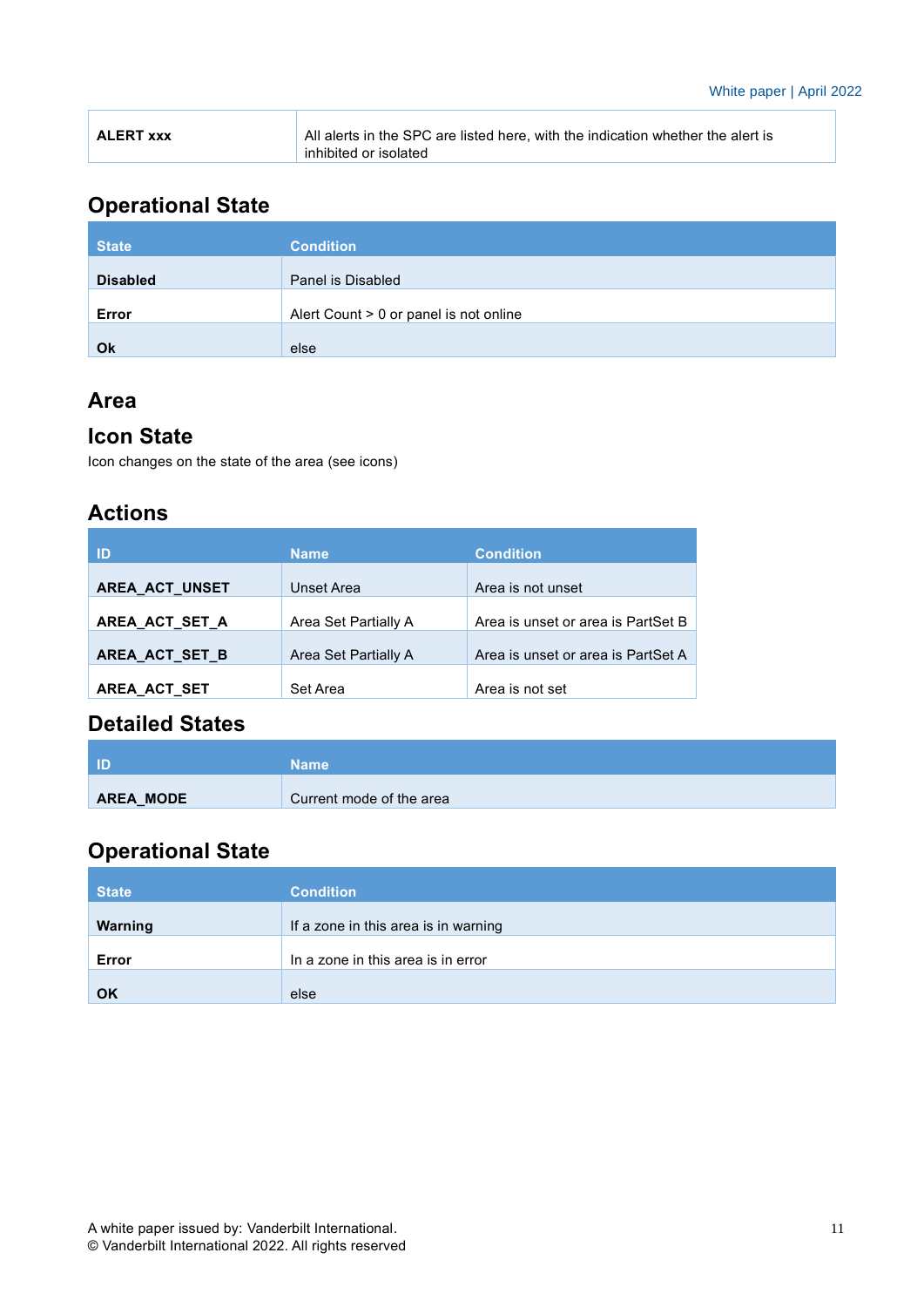## **Zone**

## **Icon State**

Icon changes on the state of the zone (see icons)

## **Actions**

| ID                 | <b>Name</b>     | <b>Condition</b>                               |
|--------------------|-----------------|------------------------------------------------|
| ZONE_ACT_INHIBIT   | Inhibit zone    | Inhibit allowed and status is not<br>inhibited |
| ZONE ACT DEINHIBIT | De-Inhibit Zone | De-Inhibit allowed and status is<br>inhibited  |
| ZONE ACT ISOLATE   | Isolate Zone    | Isolate allowed and status is not<br>isolated  |
| ZONE ACT DEISOLATE | De-Isolate Zone | De-Isolate allowed and status is<br>isolated   |
| ZONE ACT RESTORE   | Restore alarm   | Restore Allowed and current<br>status $>$ 3    |

## **Detailed States**

|             | <b>Name</b>                |
|-------------|----------------------------|
| ZONE_STATUS | Current status of the zone |

## **Operational State**

| <b>State</b> | <b>Condition</b>                                                                                    |
|--------------|-----------------------------------------------------------------------------------------------------|
| <b>OK</b>    | State = ZONE STATUS OK                                                                              |
| <b>ERROR</b> | ZONE_STATUS_ALARM, ZONE_STATUS_TAMPER, ZONE_STATUS_TROUBLE,<br>ZONE_STATUS_POST, ZONE_STATUS_MASKED |
| Warning      | else                                                                                                |